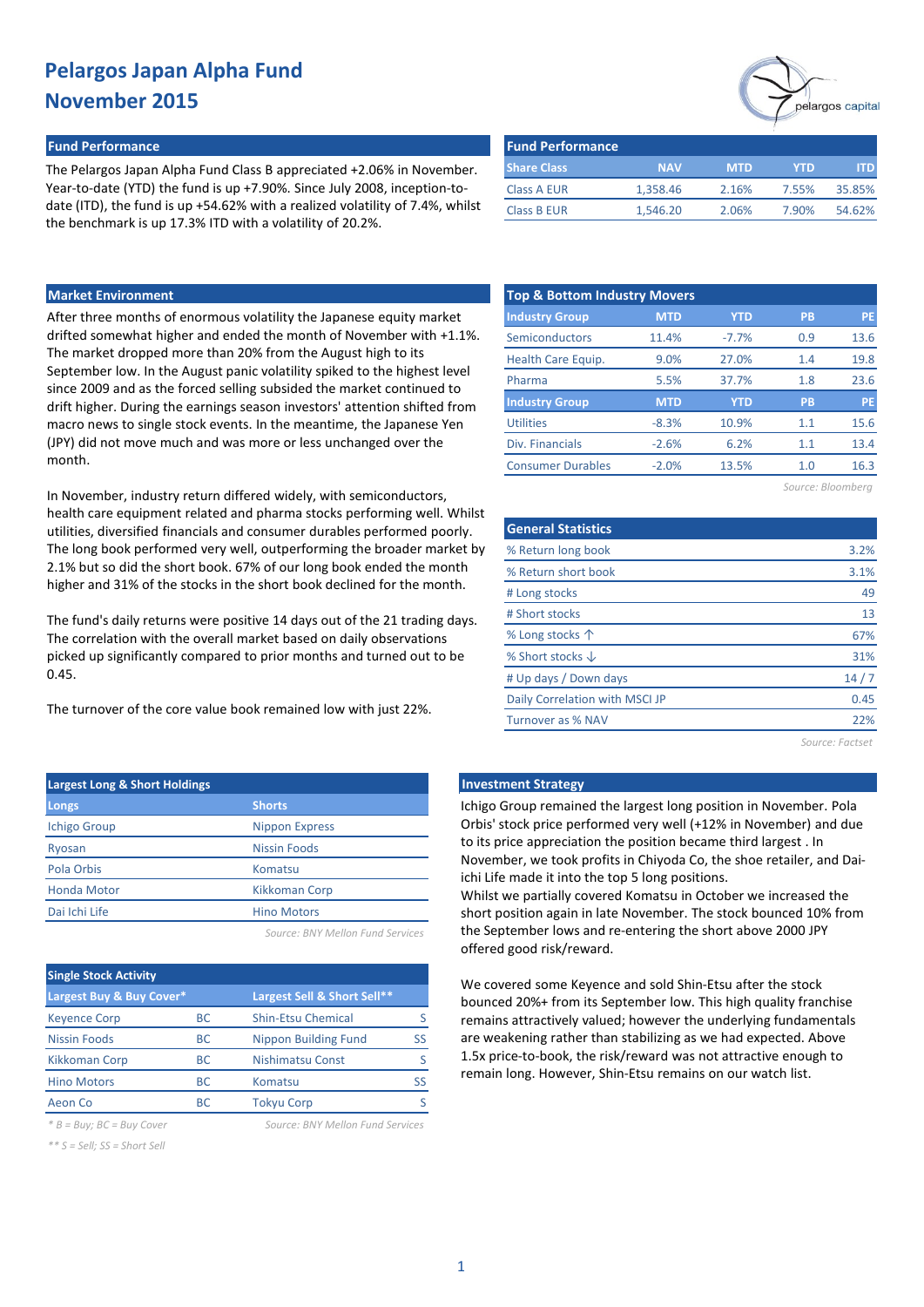#### **Investment Strategy**

Ichigo Group added another 0.4% in November after contributing 0.5% in October. The stock joined the first section listing on the Tokyo stock exchange and strong demand for the stock pushed it higher by another 10%. The stock rose +70% from its September lows. The fundamentals remain very strong and supportive. Ryosan jumped +6.4% on the last trading day of the month as the company announced a 4.2% share buy back. Not only are the fundamentals of this multi-year long position gaining traction, the continuous redeployment of excess cash is an important catalyst to unlock value.

The largest short position Nippon Express contributed 0.3% in November. The company operates in a low growth environment with cost pressures and insufficient bargaining power to raise prices without loss of market share. Furthermore, management announced a sizeable M&A deal at too high valuation, which was not taken well by market participants as it lowers the likelihood of a supportive share buyback.

The largest loss in November was Nissin Foods. The stock jumped 10% on better than expected earnings. The company increased selling prices which helped to boost margins as volume response was quite muted. We have not exited the stock despite the upward revision as we doubt the sustainability of the profitability improvement.

On a sector basis, the largest net exposure is still in Financials (+18%) of which 10% are REITs.





0.0%



*Source: Factset\**



| <b>Top Gainers &amp; Losers</b> |   |        |                     |   |         |  |  |  |  |
|---------------------------------|---|--------|---------------------|---|---------|--|--|--|--|
| <b>Gainers</b>                  |   | $CTR*$ | <b>Losers</b>       |   | $CTR*$  |  |  |  |  |
| <b>Ichigo Group</b>             |   | 0.4%   | <b>Nissin Foods</b> |   | $-0.3%$ |  |  |  |  |
| Pola Orbis                      |   | 0.4%   | Mitsui Soko         |   | $-0.2%$ |  |  |  |  |
| Ryosan                          |   | 0.4%   | <b>Hino Motors</b>  | ς | $-0.1%$ |  |  |  |  |
| <b>Nippon Express</b>           | S | 0.3%   | Kikkoman Corp       | ς | $-0.1%$ |  |  |  |  |
| <b>Metawater</b>                |   | 0.3%   | Tokyo Ohka Kogyo    |   | $-0.1%$ |  |  |  |  |

*\*CTR = Contribution Source: Factset*



*Source: UBS PAS*

On a daily basis we track a number of style factors based on our proprietary quant model. This helps us to detect dislocation within the market. In addition, it helps our understanding of style trends and investor's behavior in Japan.

November was not a good month for the price-to-book factor. Free-cash flow yield did reasonably well as did dividend yield. Our biggest dividend exposure is the 10% net long position in REITs. The REIT index had its third consecutive up-month and increased 1.6%, slightly outperforming the broader market. Although, year-to-date the REIT index still underperformed by a wide margin.

Unfortunately, the value factor remained rather choppy during 2015. Not only the value factor had little trend persistency, most other systematic factors we track are performing poorly in this environment.

The P/B of the long book is 1.7x and 1.8x for the short book. Dividend yield of the long book is somewhat higher and EV/EBITDA of the long book is 8.6x compared to 10.6x for the short book.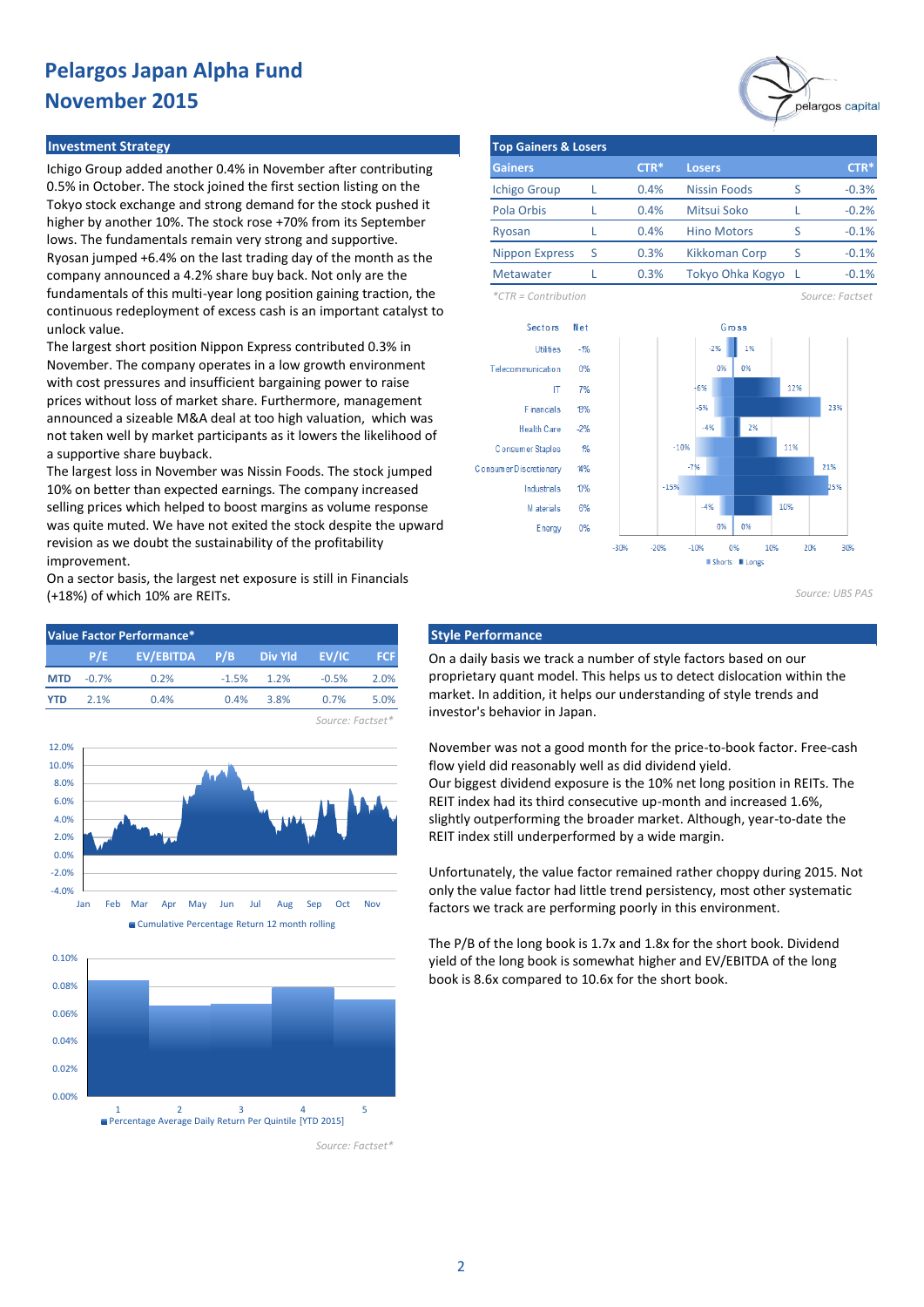#### **Risk Measurement and Management**

The chart below shows the rolling 12-month net and gross exposure for the fund. The exposures are shown as 10 (trading) days moving averages.

Over the past 12 months the gross exposure ranged between 150-180%, and stood at 170% gross exposure at the end of November.

The net exposure increased with the market advance. At the end of the month the net exposure stood at 52% and with that the ex-ante volatility based on 5 year monthly data reached 11.3%. The beta adjusted net exposure was 47%.



| <b>Fund Overview</b>                  |       |                 |
|---------------------------------------|-------|-----------------|
|                                       | Long  | <b>Short</b>    |
| Price to Earnings (PE)                | 19.0  | 22.1            |
| <b>EV/EBITDA</b>                      | 8.6   | 10.6            |
| Price to Book (PB)                    | 1.7   | 1.9             |
| <b>Dividend Yield</b>                 | 1.8   | 1.7             |
| EV/IC                                 | 1.1   | 1.8             |
| 1 month momentum                      | 7.3   | 7.4             |
| 6 month momentum                      | 2.3   | $-4.3$          |
| 9 month momentum                      | 12.2  | $-3.7$          |
| Earnings momentum (1M)                | 15.8  | $-8.4$          |
| Earnings momentum (3M)                | 18.8  | $-9.6$          |
| <b>CFROI</b>                          | 7.0%  | 7.8%            |
| Cash/MarketValue                      | 30.3% | 22.6%           |
|                                       |       | Source: Factset |
| <b>Style Exposure</b>                 |       |                 |
|                                       | Long  | <b>Short</b>    |
| <b>Beta</b>                           | 0.9   | 1.0             |
| <b>Volatility</b>                     | 20.3% | 20.7%           |
| Debt-to-equity                        | 11%   | 25%             |
|                                       |       | Source: UBS PAS |
|                                       |       |                 |
| <b>Risk Statistics Delta Adiusted</b> |       |                 |

| <b>Risk Statistics Delta Adjusted</b>  |       |
|----------------------------------------|-------|
| Volatility (ex-ante; 1yr daily data)   | 11.3% |
| Volatility (ex-ante; 5yr monthly data) | 9.5%  |
| Var (99%, 5 days)                      | 1.7%  |
| Beta (ex-ante)                         | 0.34  |
|                                        |       |

*Source: BNY Mellon Fund Services\* Source: GS and UBS PAS*

#### **Outlook**

*Strategic Framework - Outlook 2nd half of 201*5

The Japanese economy is not in great shape, neither is the global economy. The Japanese economic data remains lackluster and the weak Japanese Yen continues to be a support for this rather dull economy. The most interesting development is the volatility spill-over from currency and commodity markets into fixed income, and as of mid-June, finally into equities. Central banks aimed to suppress risk premia/volatility through monetary activism and 'achieved' the lowest long dated bond yields in centuries. A healthy financial system can cope with volatility. Accepting price swings yields the most efficient capital allocation. It rewards savvy market participants and punishes misjudgment as well as excessively leveraged risk taking. The manipulation of market segments by central bankers results in underestimating risk and introduces second and third order effects of unintended consequences. Not all prices can be controlled all the time. Ultra low interest rates did not matter for a long time and now that the US Fed wants to 'normalize' interest rates currency markets need to re-price for policy divergence. The single most important economic variable for the second half of 2015 is the US dollar. As long as the US dollar appreciation and sell-off in long-dated bonds is gradual, the repercussion for the US economy remains limited and the Japanese market can continue its ascent.

#### *Tactical assessment – Outlook December 2015*

Financial conditions in the global system continue to tighten as availability of US dollar liquidity worsens. Central banking induced policy divergence pushed up the US dollar to multi-year highs. As commodity prices collapsed liquidity was drained from emerging markets and foreign exchange reserves are dwindling rapidly across the globe. The downside risk for equities continues to increase against the backdrop of favorable seasonality. The FED is taking away the punch bowl despite a worsening outlook and the US central bankers are not going to support owners of risk assets in the short term. Bottom-up Japanese equities are in a better position and the tug-of-war will continue between bottom-up cost efficiency, corporate governance and productivity improvements versus the global economic cycle slowly and steadily fading.

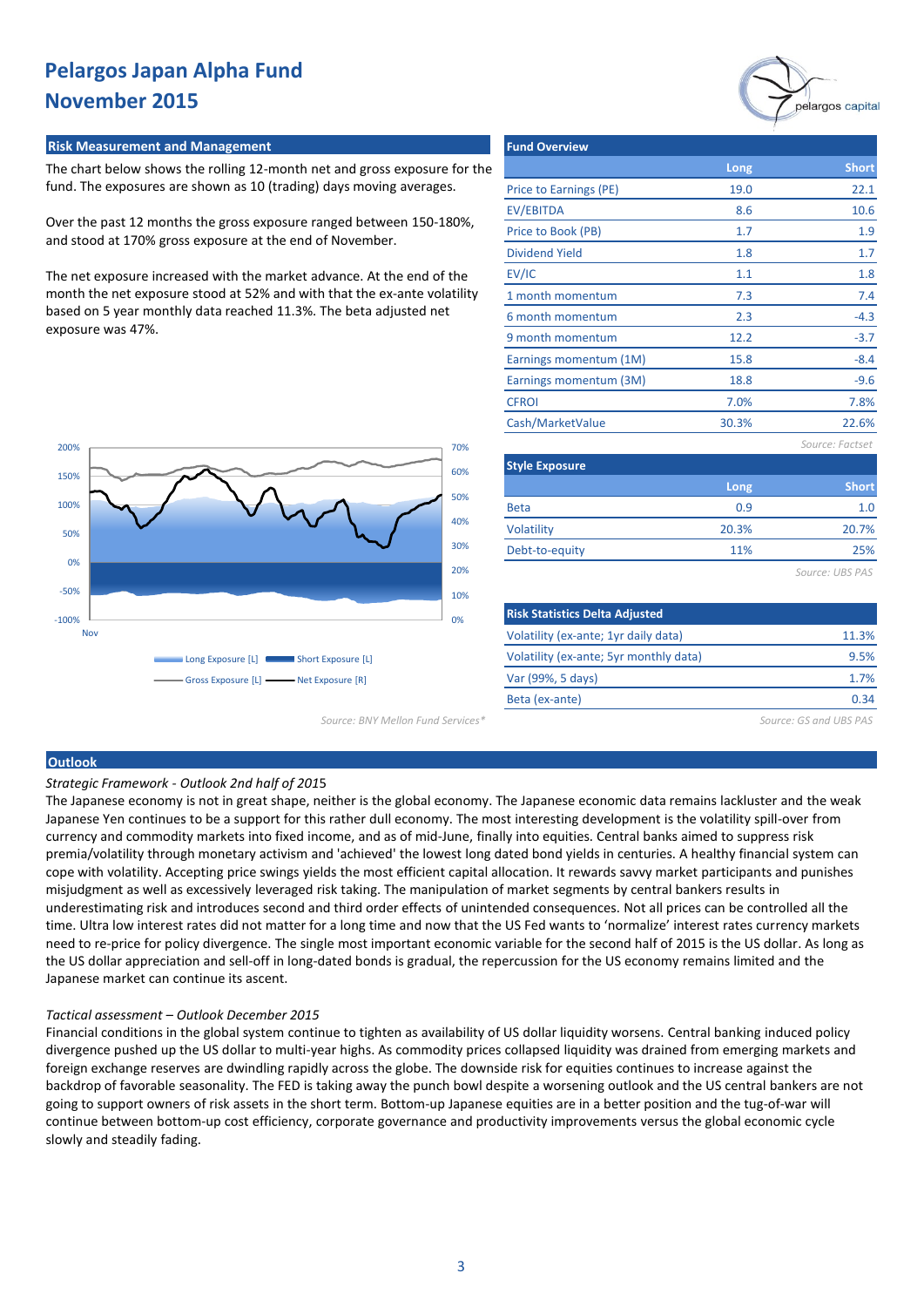

| <b>Historic Fund Performance (Monthly)</b> |          |          |          |          |            |          |          |          |          |          |            |            |
|--------------------------------------------|----------|----------|----------|----------|------------|----------|----------|----------|----------|----------|------------|------------|
|                                            | Jan      | Feb      | Mar      | Apr      | <b>May</b> | Jun      | Jul      | Aug      | Sep      | Oct      | <b>Nov</b> | <b>Dec</b> |
| <b>Class A EUR</b>                         |          |          |          |          |            |          |          |          |          |          |            |            |
| 2015                                       | $-1.28%$ | 4.85%    | $-0.32%$ | 3.21%    | 2.54%      | $-1.63%$ | $-3.07%$ | $-3.05%$ | 2.42%    | 1.83%    | 2.16%      |            |
| 2014                                       | $-3.21%$ | $-0.64%$ | $-0.59%$ | $-1.03%$ | $-2.28%$   | 1.40%    | 0.19%    | $-0.64%$ | 2.01%    | $-1.94%$ | $-1.28%$   | 0.92%      |
| 2013                                       | 4.99%    | $-0.58%$ | 6.55%    | 6.10%    | $-1.05%$   | $-0.78%$ | 0.26%    | $-0.91%$ | 1.08%    | $-0.79%$ | 1.35%      | 1.61%      |
| 2012                                       | $-1.43%$ | 3.77%    | 1.31%    | $-1.26%$ | $-3.88%$   | 1.72%    | 0.79%    | 0.89%    | 1.28%    | 0.54%    | 2.53%      | 3.78%      |
| 2011                                       | 0.84%    | $-0.06%$ | $-1.56%$ | 0.10%    | $-0.19%$   | 0.38%    | $-0.01%$ | $-3.68%$ | 0.64%    | $-0.41%$ | $-2.64%$   | 1.64%      |
| 2010                                       | 0.65%    | $-0.25%$ | 3.27%    | 3.16%    | $-2.71%$   | $-1.27%$ | 1.12%    | $-0.39%$ | 0.82%    | 1.03%    | 1.28%      | 1.75%      |
| 2009                                       | 0.35%    | 1.62%    | $-0.76%$ | $-0.71%$ | 0.98%      | 1.03%    | $-1.84%$ | 2.07%    | $-1.61%$ | $-0.40%$ | $-3.37%$   | 3.19%      |

### **Class B EUR**

| 2015 | $-1.24%$ | 4.89%    | $-0.27%$ | 3.25%    | 2.57%    | $-1.67%$ | $-2.94%$ | $-3.01%$ | 2.46%    | 1.88%    | 2.06%    |       |
|------|----------|----------|----------|----------|----------|----------|----------|----------|----------|----------|----------|-------|
| 2014 | $-3.16%$ | $-0.60%$ | $-0.56%$ | $-0.99%$ | $-2.24%$ | 1.44%    | 0.23%    | $-0.60%$ | 2.06%    | $-1.89%$ | $-1.24%$ | 0.96% |
| 2013 | 5.35%    | $-0.58%$ | 6.98%    | 6.48%    | $-1.07%$ | $-0.78%$ | 0.31%    | $-0.92%$ | 1.18%    | $-0.80%$ | 1.46%    | 1.73% |
| 2012 | $-1.38%$ | 3.81%    | 1.35%    | $-1.21%$ | $-3.83%$ | 1.76%    | 0.84%    | 0.93%    | 1.32%    | 0.58%    | 2.50%    | 4.06% |
| 2011 | 0.93%    | $-0.03%$ | $-1.55%$ | 0.14%    | $-0.14%$ | 0.42%    | 0.03%    | $-3.63%$ | 0.69%    | $-0.38%$ | $-2.60%$ | 1.68% |
| 2010 | 0.73%    | $-0.23%$ | 3.52%    | 3.39%    | $-2.83%$ | $-1.31%$ | 1.23%    | $-0.37%$ | 0.91%    | 1.13%    | 1.40%    | 1.89% |
| 2009 | 2.07%    | 1.67%    | $-0.73%$ | $-0.67%$ | 1.34%    | 1.13%    | $-1.93%$ | 2.24%    | $-1.68%$ | $-0.39%$ | $-2.99%$ | 2.84% |
| 2008 |          |          |          |          |          |          | 0.96%    | $-1.35%$ | 1.40%    | 3.44%    | 0.52%    | 1.39% |

| <b>Historic Fund Performance (Yearly)</b> |       |          |        |        |          |       |       |       |  |
|-------------------------------------------|-------|----------|--------|--------|----------|-------|-------|-------|--|
|                                           | 2015  | 2014     | 2013   | 2012   | 2011     | 2010  | 2009  | 2008  |  |
| <b>Class A EUR</b>                        | 7.55% | $-6.99%$ | 18.86% | 10.24% | $-4.96%$ | 8.66% | 0.36% |       |  |
| <b>Class B EUR</b>                        | 7.90% | $-6.52%$ | 20.57% | 10.95% | $-4.48%$ | 9.67% | 2.75% | 6.46% |  |

| <b>Fund Facts</b>                 |                              | <b>Fund Facts</b>                         |                                         |
|-----------------------------------|------------------------------|-------------------------------------------|-----------------------------------------|
| <b>Investment Manager</b>         | <b>Pelargos Capital</b>      | <b>Fund Size in EUR</b>                   | €96,776,233                             |
| <b>Legal Status</b>               | FGR (fund for joint account) | <b>Fund Size in USD</b>                   | \$102,244,090                           |
| <b>Fiscal Status</b>              | VBI (tax exempt)             | <b>Participations Outstanding Class A</b> | 236                                     |
| <b>Dividend Policy</b>            | Reinvestment                 | <b>Participations Outstanding Class B</b> | 62,382                                  |
| <b>Base Currency</b>              | <b>EUR</b>                   | <b>Minimum Subscription Class A</b>       | <b>EUR 10,000</b>                       |
| <b>ISIN Class A EUR</b>           | NL0009051887                 | <b>Minimum Subscription Class B</b>       | <b>EUR 10,000</b>                       |
| <b>ISIN Class B EUR</b>           | NL0001118015                 | <b>Dealing Day</b>                        | First business day of each month        |
| <b>Inception Date Class A EUR</b> | January 2009                 | <b>Subscription</b>                       | Any dealing day, 5 business days notice |
| <b>Inception Date Class B EUR</b> | <b>July 2008</b>             | <b>Redemption</b>                         | 15 business days notice                 |
|                                   |                              | <b>Management Fee Class A</b>             | 1.5%                                    |
| <b>Company Facts</b>              |                              | <b>Management Fee Class B</b>             | 1.0%                                    |
| <b>Firm AUM in EUR</b>            | € 237,672,670                | <b>Performance Fee Class A</b>            | 20% subject to High Watermark           |
| <b>Firm AUM in USD</b>            | \$251,101,176                | <b>Performance Fee Class B</b>            | 15% subject to High Watermark           |
|                                   |                              | <b>Early Redemption Fee</b>               | max 1% (accrues to Fund)                |
|                                   |                              | <b>Lock-up Class B</b>                    | 1 year                                  |